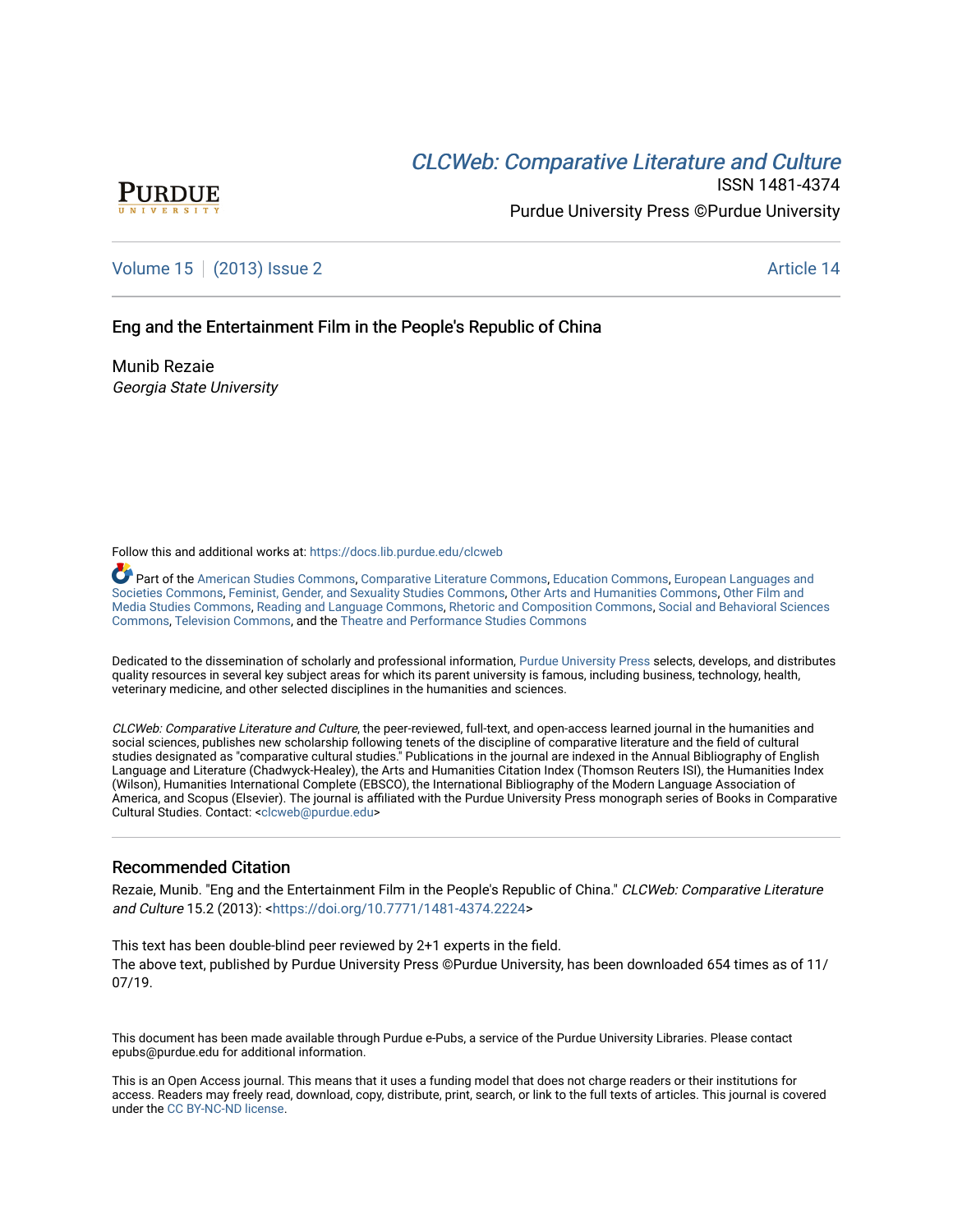### **PURDUE**  $T$ <sup>T</sup> UNIVERSITY PRESS <http://www.thepress.purdue.edu>



ISSN 1481-4374 <http://docs.lib.purdue.edu/clcweb> Purdue University Press ©Purdue University

CLCWeb: Comparative Literature and Culture, the peer-reviewed, full-text, and open-access learned journal in the humanities and social sciences, publishes new scholarship following tenets of the discipline of comparative literature and the field of cultural studies designated as "comparative cultural studies." In addition to the publication of articles, the journal publishes review articles of scholarly books and publishes research material in its Library Series. Publications in the journal are indexed in the Annual Bibliography of English Language and Literature (Chadwyck-Healey), the Arts and Humanities Citation Index (Thomson Reuters ISI), the Humanities Index (Wilson), Humanities International Complete (EBSCO), the International Bibliography of the Modern Language Association of America, and Scopus (Elsevier). The journal is affiliated with the Purdue University Press monograph series of Books in Comparative Cultural Studies. Contact: <clcweb@purdue.edu>

# Volume 15 Issue 2 (June 2013) Article 14 Munib Rezaie,

"Eng and the Entertainment Film in the People's Republic of China" <http://docs.lib.purdue.edu/clcweb/vol15/iss2/14>

Contents of CLCWeb: Comparative Literature and Culture 15.2 (2013) Thematic Issue Asian Culture(s) and Globalization Ed. I-Chun Wang and Li Guo <http://docs.lib.purdue.edu/clcweb/vol15/iss2/>

Abstract: In his article "Eng and the Entertainment Film in the People's Republic of China" Munib Rezaie discusses the rise of film as entertainment in the People's Republic of China with a focus on the accomplishments director Dayyan Eng, known in China as Shixian Wu. Rezaie briefly reviews the changing definitions and views towards film as entertainment in the PRC as well as some relevant changes in regulation and policy within the industry itself that largely stem from the ongoing process of globalization and China's accession to the World Trade Organization. Within this new cinematic landscape, Rezaie argues that Eng should be seen as a major creative force in contemporary Chinese cinema. Eng's unique biography as a "cross-cultural kid" enables him to mobilize multicultural sensibilities in unique and often unprecedented ways. Acknowledging the limits of a transnational approach to such a filmmaker, Rezaie calls for the development of multinational filmmaking in order to address the changing realities that globalization continues to bring.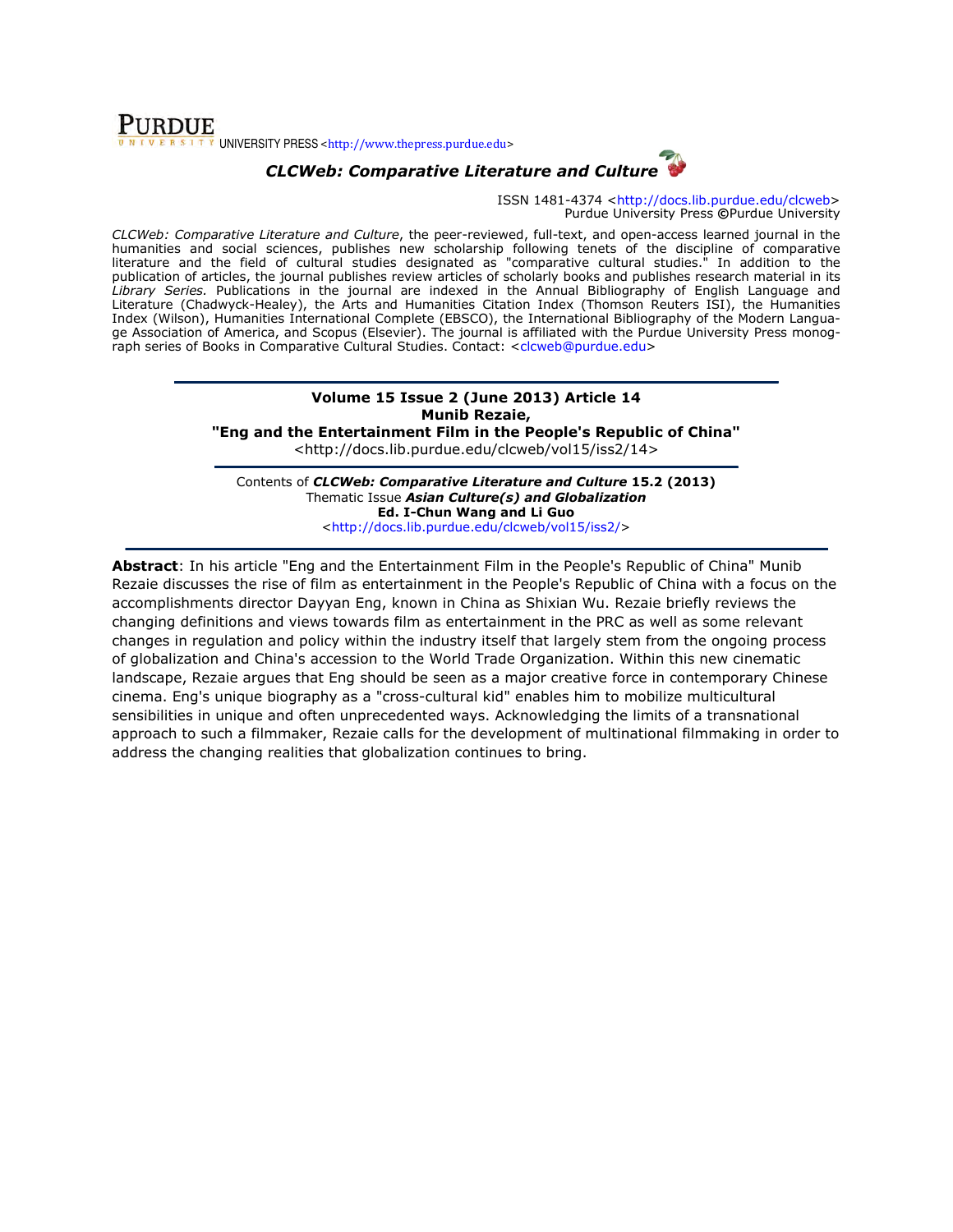#### Munib REZAIE

#### Eng and the Entertainment Film in the People's Republic of China

The film industry in the People's Republic of China (PRC) has a long, rich history that reflect changes in the country itself. One relatively recent change has been a shift from a socialist cinematic model that sees film as an educational and political tool for the masses to a more capitalist model that treats film as part of a commercially viable, profit-driven entertainment industry. These changes have led to both a rise in domestic productions and to a race for the development of successful co-productions between the United States and China as the U.S. seeks to gain access to what is potentially "the world's biggest audience." Amidst this rapidly changing landscape, the filmmaker Dayyan Eng known in China as Shixian Wu — repeatedly appears at the forefront of these transformations with unique and innovative cinematic accomplishments that have been largely ignored by the international press and scholars alike.

I begin with some contextual history with a dual purpose: 1) to trace the changing definitions and views towards film as entertainment in the PRC, and 2) to track recent changes in regulation and policy in the Chinese film industry that have increasingly emphasized the development of such films. My focus here is on PRC productions that both pass government censorship and receive nationwide distribution, not on the more frequently discussed oppositional cinemas, such as those of directors Yimou Zhang and Zhangke Jia whose films, while widely lauded in international film festivals, are often banned from nation-wide distribution in their native China. Providing examples from his various projects, I argue that Eng should be seen as a major creative force in the Chinese filmmaking scene, providing a multinational approach to filmmaking. Borrowing the term "cross-cultural kid" from sociology, moreover, I propose that Eng, as a "cross-cultural kid" has a major advantage in navigating the complex terrains of China's new globalized cinematic arena. He can easily incorporate Hollywood aesthetics and conventions into domestic productions in innovative ways that go beyond the limits of the term "transnational."

David Pollock and Ruth van Reken define "cross-cultural kid" (CCK) as "a person who is living or has lived in  $-$  or meaningfully interacted with  $-$  two or more cultural environments for a significant period of time during childhood (up to age 18)" (31). The term is a recent expansion of an earlier term, "third culture kid", whose definition is also important for my discussion: "A Third Culture Kid (TCK) is a person who has spent a significant part of [their] developmental years outside the parents' culture. The TCK frequently builds relationships to all of the cultures, while not having full ownership in any. Although elements from each culture may be assimilated into the TCK's life experience, the sense of belonging is in relationship to others of similar background" (13). The scholars who developed the model of the CCK have also identified numerous subcategories, to which the majority Eng can be said, including the following: child of multicultural home, child of multiracial home, educational CCKs, and child of minorities (see Pollock and van Renken for more). Although Eng does not employ this specific terminology, he appears clearly aware of his multicultural upbringing, as evidenced in an interview with The Hollywood Reporter: "Since you were born to parents of Chinese, Scottish and Persian heritage, how do you describe who you've become after living in Taiwan, Australia, Canada, Macau, China and the U.S.? Eng: I really don't have a label that fits. For me, it's like that saying, the world is my playground. It kind of feels like that. I thank my parents for showing me the world at such a young age. It gave me the ability to appreciate different cultures and people. You actually end up seeing more of the similarities in people than their differences. I'm American as far as passports go. Taiwan is a childhood memory. I've lived longer than anywhere else in Beijing, so this is home, though I'm not a Chinese citizen. Between seventh and 12th grades I was in four different countries" ("Q&A" <http://www.hollywoodreporter.com/news/qampa-dayyan-eng-21840>). With no fitting label to describe his current position, Eng's experience mirrors that of China's own film industry as it enters a largely unknown landscape. In this regard, we can also think of the industry as a cross-cultural third culture kid, albeit a mal-adjusted one.

The metaphor can be further seen in China's dominant economic motto: "Capitalism with Chinese Characteristics." China is struggling to do away with its socialist upbringing in which films were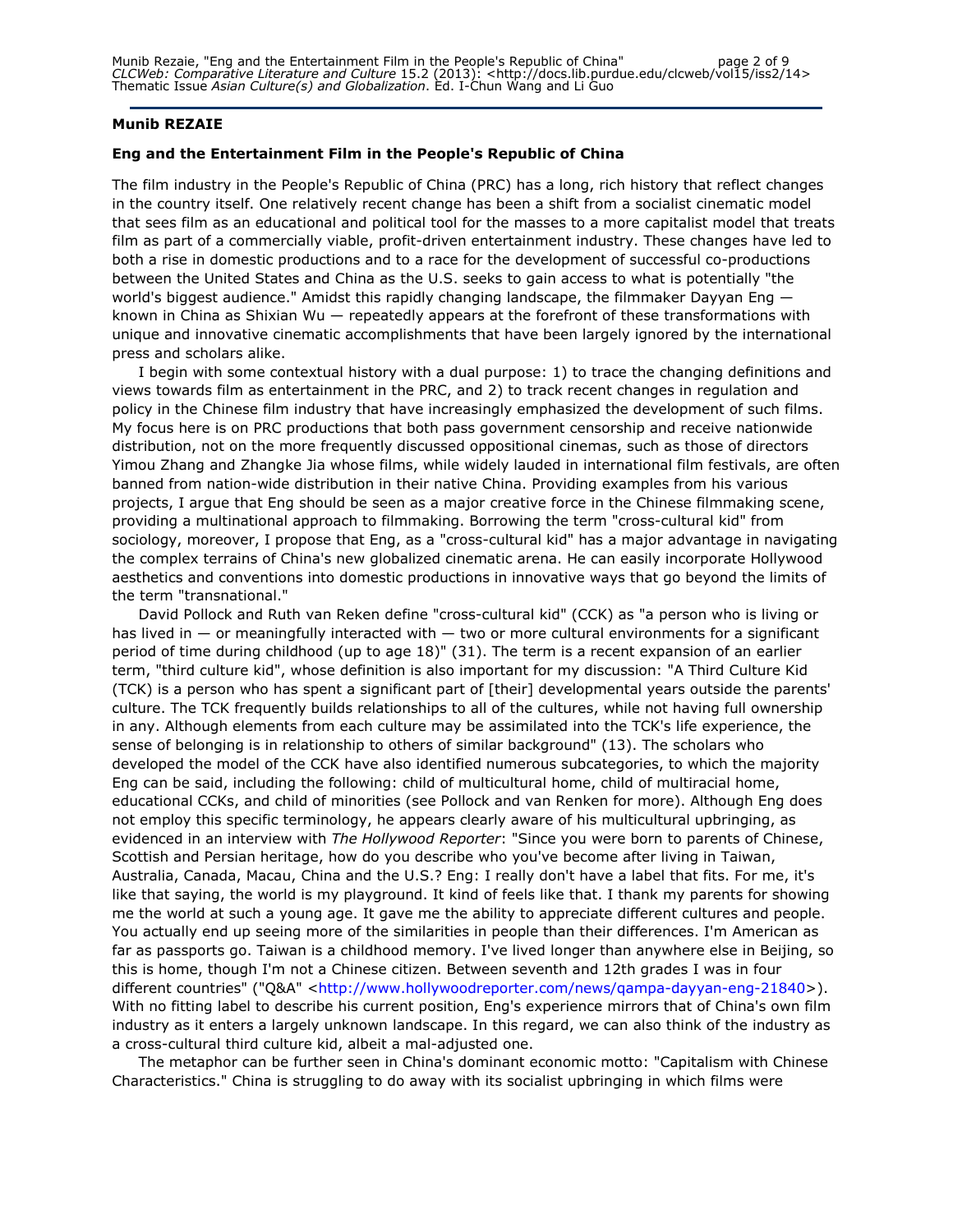Munib Rezaie, "Eng and the Entertainment Film in the People's Republic of China" page 3 of 9 CLCWeb: Comparative Literature and Culture 15.2 (2013): <http://docs.lib.purdue.edu/clcweb/vol15/iss2/14> Thematic Issue Asian Culture(s) and Globalization. Ed. I-Chun Wang and Li Guo

officially seen as political tools. With an active role in globalization in its adulthood, the industry is now trying to embrace and come to terms with the Hollywood model of seeing film as entertainment.

China's growing economic and political powers have corresponded with a significant increase in academic works focused on Chinese-language cinema. In their introduction to Art, Politics, and Commerce in Chinese Cinema, editors Ying Zhu and Stanley Rosen provide an excellent overview of the various approaches taken by recent monographs and the ways in which these conversations can be enhanced. Although works focused solely on developments in the Mainland are continually increasing, "they most often concentrate on certain historical periods, cinematic movements, or specialized issues" (2). Their collection of essays attempts to address the particular lack of academic attention paid to the important intersections between art, politics, and commerce. My article reflects a combination of these two approaches. The biographically unique case of Eng with his comfort in multicultural aesthetic norms is indebted to the interconnectedness of art, politics, and commerce in Mainland China. Traditional Chinese culture prioritizes the social (state or the family) over the individual. This influences China's films and is reflected in traditional Chinese film theory wherein the film's narrative is given precedence over individual images (Semsel, Xihe, and Hong xxiii). As such, films have been historically treated and studied like works of literature. The effects can be seen to this day in the renowned Beijing Film Academy, where students learn scriptwriting in the Department of Literature. Along with this clear focus on the narrative level, attitudes towards films have been shaped by Confucian aesthetics that emphasize the moral and educational values that can be gained from the medium (83). These views were more blatantly combined with politics after the establishment of the PRC in 1949 when the government turned film into a tool for political education. In its new role, the medium was burdened with the goal of social advancement and education for the masses ("education through entertainment," as one early slogan suggested), a tradition that did not allow the cinema to be seen strictly as a form of entertainment.

In 1978, under the leadership of Xiaoping Deng (邓小平) a new development program was launched to modernize the Chinese economy. A major component of this program was the "open-door" policy in which the outside world was welcomed into the Chinese economy (Yeh 124). The many socioeconomic reforms of the time "changed [people's] conception of social life and stimulated [their] awareness of consumption" (Yao 86). In addition, "works of art no longer serve[d] only as vehicles for moral principles and dogmatic teachings, but also [brought] pleasure and recreation" (86). This period of depoliticization and nascent consumer culture in the early 1980s brought with it a shift in the way films were viewed, most clearly characterized by the change in official slogans from "film is a tool for politics" to "film is art" (Semsel, Xihe, Hong xxii). Not surprisingly, the 1980s saw a surge of popularity for the entertainment film sans a blatant political agenda. With an increased presence in theaters, the entertainment film became the source of serious debates concerning its role in China, with many critics emphasizing opposition to traditional Chinese culture as a negative thing. An example of this disapproval is the argument that the entertainment film encourages the release of individual desires whereas traditional culture dictates its repression at all costs. Unfortunately the entertainment film was abruptly shut down and officially denounced following the traumatic events at Tiananmen in 1989.

It is in the unique context briefly summarized above that we can begin to discuss issues related to the mainstream/commercial/entertainment film in China, the first of which deals with the choice of terminology itself. While the three terms are often used interchangeably in the West to refer to films that embody the Classical Hollywood Cinema model thoroughly elaborated on by scholars like David Bordwell, their Chinese counterparts are often faced with various connotations. To begin with, the "mainstream" in China has a long history of association with state-approved propaganda, often expressed through the "main melody" film. Charged with invigorating a sense of nationalism, these propaganda films differ from earlier Maoist propaganda only in their direct attempts to emulate the commercial mainstream (Berry 181). The term "commercial" places an emphasis on the box-office potential of a film and its ability to make money from target audiences as its primary motivation. However, this term also proves to be problematic since in the still largely planned economy of China, many films are made that can "ignore or go against popular tastes and demands" (Yin and Xiao 44).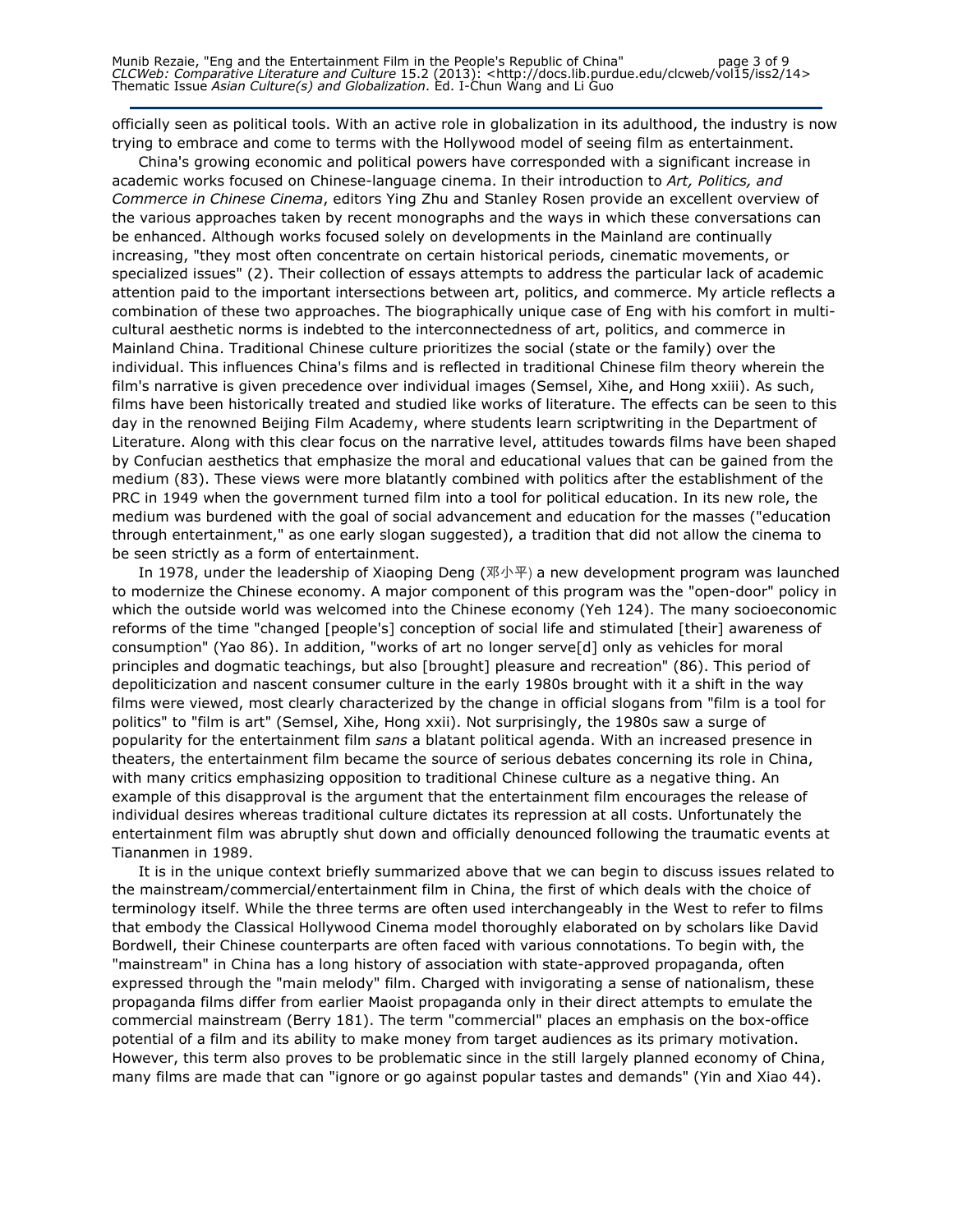Finally, there is the "entertainment" film, a term which I find particularly useful because it acknowledges a shift in how the medium itself is viewed.

No longer strictly a tool for political or educational ends, cinema-going in contemporary — and especially urban — China is more and more a medium that allows people to sit back, relax, and be entertained. This should not be confused with a lack of political or social commentary, as many of these films often intentionally reflect various issues that plague contemporary society. A major difference, however, lies in their ability to attain approval from the censorship board. Although various articles and works employ some variation of these three terms, they frequently share the objective of addressing the gradual move that the Chinese film industry is taking towards being seen as a viable entertainment industry in direct competition with Hollywood. In the next section, I will discuss the various policies and changes in regulations that have taken place since the mid-1990s that are largely responsible for many of these changes.

Eric Smoodin reveals that by 1933, there already existed "anecdotal evidence that the possibility of converting the Chinese into consumers of U.S. products had become something of an interest to the American public" (54). Smoodin goes on to cite two 1930s publications that testify to this interest: Foreign Investments in China (1933) and 400 Million Customers (1937), as well as a lengthy document compiled by the US-American Consulate in Shanghai in 1932 titled "The Motion Picture Industry in China" (55). These efforts came to a halt in 1949 and were not to resurface until Deng Xiaoping's push for economic reform. Yomi Braester provides a frame through which we can approach the entertainment film in China in the last few decades: "To a large extent, the story of mainstream PRC cinema since the mid-1990s is that of adaptation to new rules and practices dictated by its increasing integration with the global film market" (176). China's road to accession into the World Trade Organization (WTO) has been the driving force behind much of these "new rules and practices." The United States, with the persistence of the Motion Picture Association of America (MPAA), has been particularly persistent in establishing the distribution of Hollywood films in China since the beginning of the open-door policy. Although the 1980s proved to be largely ineffective in establishing any major form of international cinematic cooperation, the next decade brought with it an unparalleled wave of negotiations, regulations, and compromises that would open the floodgates for near-Hollywood domination of China's box-office.

In 1994, the Chinese government decided to more directly apply the open-door policy to the realm of film by pledging to import ten foreign films per year. Warner Bros. moved swiftly to take advantage of the occasion, successfully negotiating the Chinese distribution of The Fugitive (1993). The film marked the first time since 1949 that China opened its market to Hollywood. Significantly, it was also the first film released on a revenue-sharing basis between China and Hollywood. Although the official rhetoric implied exposure to a wide variety of films from different countries, the reality was a dominance of Hollywood blockbusters, which in 1996 made up the entirety of annually imported films. A similar gap between rhetoric and action can be seen on the U.S. side as well. Ting offers the following eye-opening data: "Among 65 revenue-sharing films imported from 1994 to 2000, 48 (74%) were from the U.S., with the rest from the U.K. and Hong Kong. From 1995 to 2001, a total number of 134 films were imported from the U.S., 61 of which were big revenue-sharing films. Nevertheless, over the same period, no Chinese film was released via U.S. mainstream, commercial cinema chains" (<http://www.ejumpcut.org/archive/jc49.2007/TingWang/>). The numbers above reveal the general tendency of the U.S. and the MPAA to push for the opening of China's market with little room for reciprocity. Most disturbing of all is former MPAA president Jack Valenti's now infamous diplomacy, filled with verbal embellishments that tout the championing of equal sharing between the countries while fully approving trade sanctions against China for "persuasive" purposes. This apparent lack of cultural empathy and understanding is characteristic of many of the U.S. dealings with China and an issue of international co-productions.

The introduction of foreign films into the market gave way to critical debates on the costs and benefits such a change could entail. One camp felt that the move would encourage further positive changes within the domestic infrastructure that would enable Chinese films to become more competitive in the world market. Others, concerned with the negative effect it might have on an already struggling national cinema, often evoked their concerns through the imagery of a wolf (the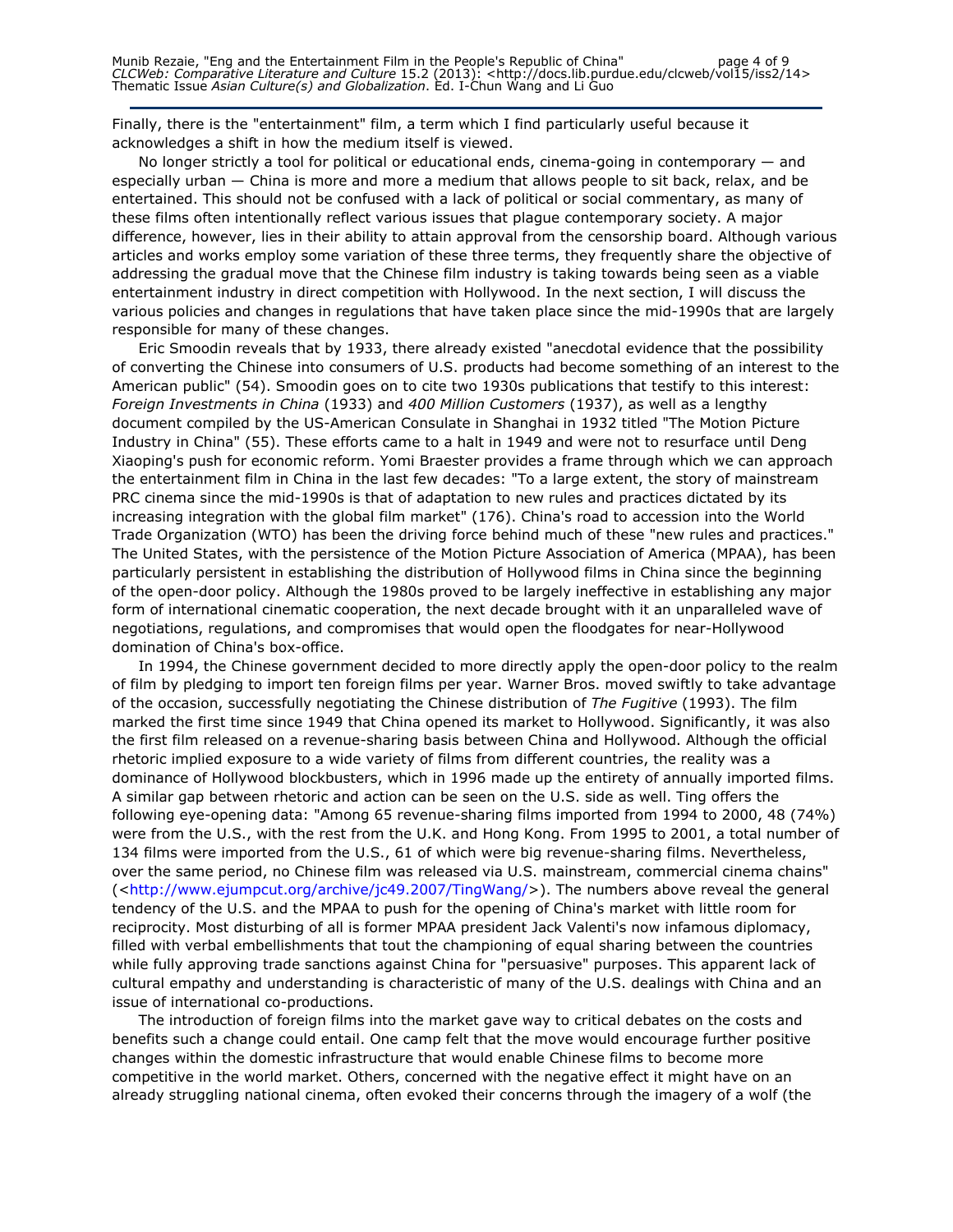Munib Rezaie, "Eng and the Entertainment Film in the People's Republic of China" page 5 of 9 CLCWeb: Comparative Literature and Culture 15.2 (2013): <http://docs.lib.purdue.edu/clcweb/vol15/iss2/14> Thematic Issue Asian Culture(s) and Globalization. Ed. I-Chun Wang and Li Guo

U.S.) ready to attack its weakened prey (China). In addition to fulfilling some of the preliminary rounds of WTO discussions, China's opening up in the mid-90s was meant to more generally boost theatrical attendance. While Hollywood imports did in fact dominate a large percentage of China's boxoffice revenues, the latter goal was also met, exemplified most clearly by director Xiaogang Feng, China's "box-office-king" who is often given credit for single-handedly keeping Hollywood imports at bay with big-budget, special-effects-heavy domestic productions (see Yin and Xiao 48). In 2001, with the signing of bilateral trade agreements, China was finally welcomed into the WTO in what has been significantly described as "a defining moment in the development and reconfiguration of China's film industry" (Wang, Shujen 65). Among the many changes expected in China's industry, the most significant to my discussions are 1) the doubling of the annual quota of imported films from ten to twenty, with the intention of a further increase in the future, 2) the reformation of the exhibition side of the industry with a focus on updating outdated equipment and building multiplexes, and 3) the invitation to foreign investors and incentivizing international co-productions. These three terms are particularly important in their further proliferation of Hollywood aesthetics into Chinese cinemas. Doubling the quota provides potentially twice as many Hollywood blockbusters for Chinese audiences to consume. The construction of multiplexes will provide more screens on which exhibitors may project mostly Hollywood-produced images. And finally, foreign investors and international coproductions are the smartest ways to tap into the world's biggest (potential) movie-going audience.

While Hollywood tastes achieve varying degrees of success, "cultural and social empathy is crucial to the survival of local films" (Yin and Xiao 48). This is the key ingredient that I believe has been largely missing from the bulk of co-productions thus far. One such example is 21 and Over (2012), the first film from Relativity Media's widely publicized co-production partnership with China. Meant to be relatable to both Western and Chinese audiences, the film tells the story of youth and alcohol (a traditional Western theme) in the vein of comedies such as The Hangover (2009) with the use of some location shooting in China. It seems that the Chinese backdrop provides the extent to which the country is being used in the co-production.

International co-productions are a major concern for the industries of both countries, clearly evidenced by the recent US-China Film Summit held in Los Angeles on 01 November 2011. The event's website provides a telling description of its own purpose: "'Join film industry leaders from Hollywood and China including top executives, government officials, producers, professionals and creatives, for an informative afternoon on the latest trends in US-China co-productions and collaborations. The US-China Film Summit highlights the growing entertainment media opportunities between established Hollywood and rapidly-emerging China" (<http://asiasociety.org/southerncalifornia/events/us-china-film-summit-co-production-and-cooperation>).

The distinction between "established Hollywood" and "rapidly-emerging China" is an important one. Implicit within such a statement is the acknowledgement that China is rapidly emerging to become established in the same ways that Hollywood has been for a long time. More specifically, and crucial to my argument, China is rapidly emerging as a bona-fide and commercially viable entertainment industry. While Hollywood has treated cinema as an entertainment medium from its earliest days, such a view is comparatively new in China and has brought its own unique set of challenges.

The two biggest obstacles China faces in the development of such an entertainment industry are a general lack of industrial experience and a history of evaluating films in terms of their political value. The spheres of marketing, distribution, and exhibition in particular have a long way to go to reach Hollywood's proficient and largely standardized structures. Many of the anxieties felt in China today reflect those shared by filmmakers and executives in the 1980s amid the entertainment film's brief rise and fall I discuss above. Speaking on the subject of entertainment films in 1986, but just as readily applicable today, Jiming Shen notes that "Many filmmakers are still greatly confused about the peculiarities and artistic principles of entertainment movies and have no clear creative understanding of them, because in the past we dared not discuss them openly for fear of being accused of ignoring politics" (98). To this day, productions which maintain the party line champion communist ideals under the sleek guise of commercial blockbuster fare. Filmmakers repeatedly bring to the screen stories set in ancient China with period dramas, kung fu pictures, or Hollywood clones. In this new and largely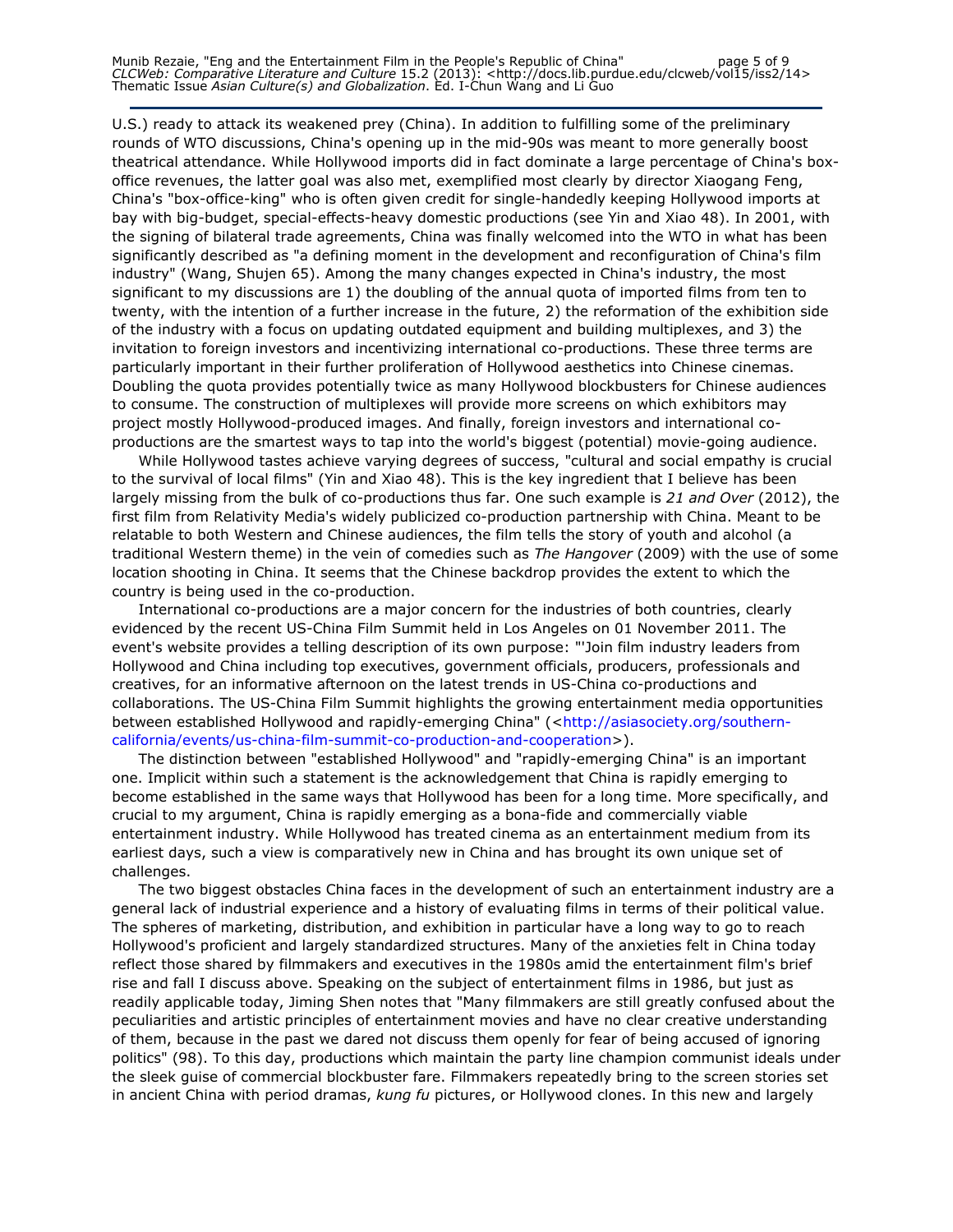unknown environment with its penchant for repetitive and often personally unrelatable narratives, it is no wonder that Eng made waves with the release of his 2005 feature film Waiting Alone advertised on its English-language website with the historically-aware tagline "No kung fu! No concubines! No Peasants! This is the real urban China you 'foreigners' don't see!" ("Colordance" <http://www.colordance.com/waiting.html>).

 Eng has accomplished a series of impressive "firsts" for the Chinese film industry in a relatively short time. His 2001 short film Bus 44 was the first Chinese-language short to be honored with awards and distinctions at some of the most prestigious international film festivals including Venice, Sundance, and Cannes. His first feature, Waiting Alone, was the first film to be nominated at the Golden Rooster awards directed by a non-Chinese director and virtually the first aimed directly at the young and growing consumer population. In 2007, he wrote and directed the first-ever original opening short film for the Golden Rooster awards. Titled A Special Golden Rooster Mission, the film follows a similar format popular to many U.S. media awards in which major films are spoofed by the host and other celebrities. His latest feature, Inseparable (2011), is the first PRC film starring a major Hollywood star (Academy Award winner Kevin Spacey) to be fully funded by domestic capital. Innovations have also been recognized within the films themselves, with media outlets often praising the newness of his direction. Variety describes the film's combination of humor and heart as invading "the romantic comedy turf of Woody Allen and Nora Ephron" (Edwards 46), which is a rare comparison for a Chinese film. Such reviews emphasize the importance of Eng's innovations to a domestic audience. It is easy to fall into the trap of dismissing his accomplishments if we feel that others have achieved similar things in the West. I believe China is a distinctive sphere that needs to be treated on its own terms. What these reviews often fail to investigate, however, are the possible reasons behind such a consistently fresh approach to Chinese film. Part of the answer to this question lies in Eng's unique biography as a "cross-cultural kid" as well as his ability to successfully appeal to a growing young and urban consumer population in China.

The Chinese film industry is attempting to build its relationship to other cinematic cultures and has found someone "with a similar background" in Eng who is already established and is well-adjusted to the various cultures in question. His particular situation allows him several advantages over much of the local talent working in China's entertainment film industry today. First, Eng does not bear the "typical crushing burden of 'responsibility for the Nation' [that China's] artists have borne since at least the Qin dynasty" (Kraicer <http://cinema-scope.com/wordpress/web-archive-2/issue-47/features-let-the-readings-fly-jiang-wen-reaches-for-the-mainstream/>). Unlike many Chinese directors, Eng's project is not the reinterpretation or reconfiguration of Chinese history. By extension, then, Eng is also free of the burden of symbolism that has often gone hand in hand with the responsibility to the Nation. Where "boy loves girl" might symbolize "man loves China" in films with political aspirations, Eng's films allow "boy loves girl" to really mean "boy loves girl." The recent push for a gradual divorce between film and politics has left many native filmmakers stuck and unsure of how to proceed, with their confusion often leaving both their film's narrative and its ideologies vague and inconclusive. One does not have to go very far back into Chinese history for an example of government retaliation to perceived threats in the anti-rightist campaign of the late 1950s that may contribute to a continued sense of fear today. Eng, however, appears comfortable in leaving politics to the side, a decision in line with the behaviors of not only the characters he depicts on screen, but of the movie-going demographic: the urban, under-35 consumer. Eng's second major advantage lies in his ability to directly relate to the movie-going crowd. Waiting Alone tells the story of a group of young friends whose occupational aspirations are indicative of Eng's target audience. Among them: struggling writer, design student, TV sound guy, local musician, struggling actress, corporate English instructor, and pirated-DVD hawker. They have expendable income to spend on movies, video games, and drinks, and perhaps more importantly, speak in the appropriate and ever-growing slang vocabulary of contemporary urban youth. In short, they are enjoying the comforts that modernization and globalization have brought to many of China's major cities.

A 2007 survey revealed that moviegoers under the age of 35 accounted for more than 80% of all cinema attendees ("Survey" <http://ent.sina.com.cn/m/c/2007-07-03/10011622808.shtml>). The same survey also reveals Eng to be one of two filmmakers young movie-goers want to see more from.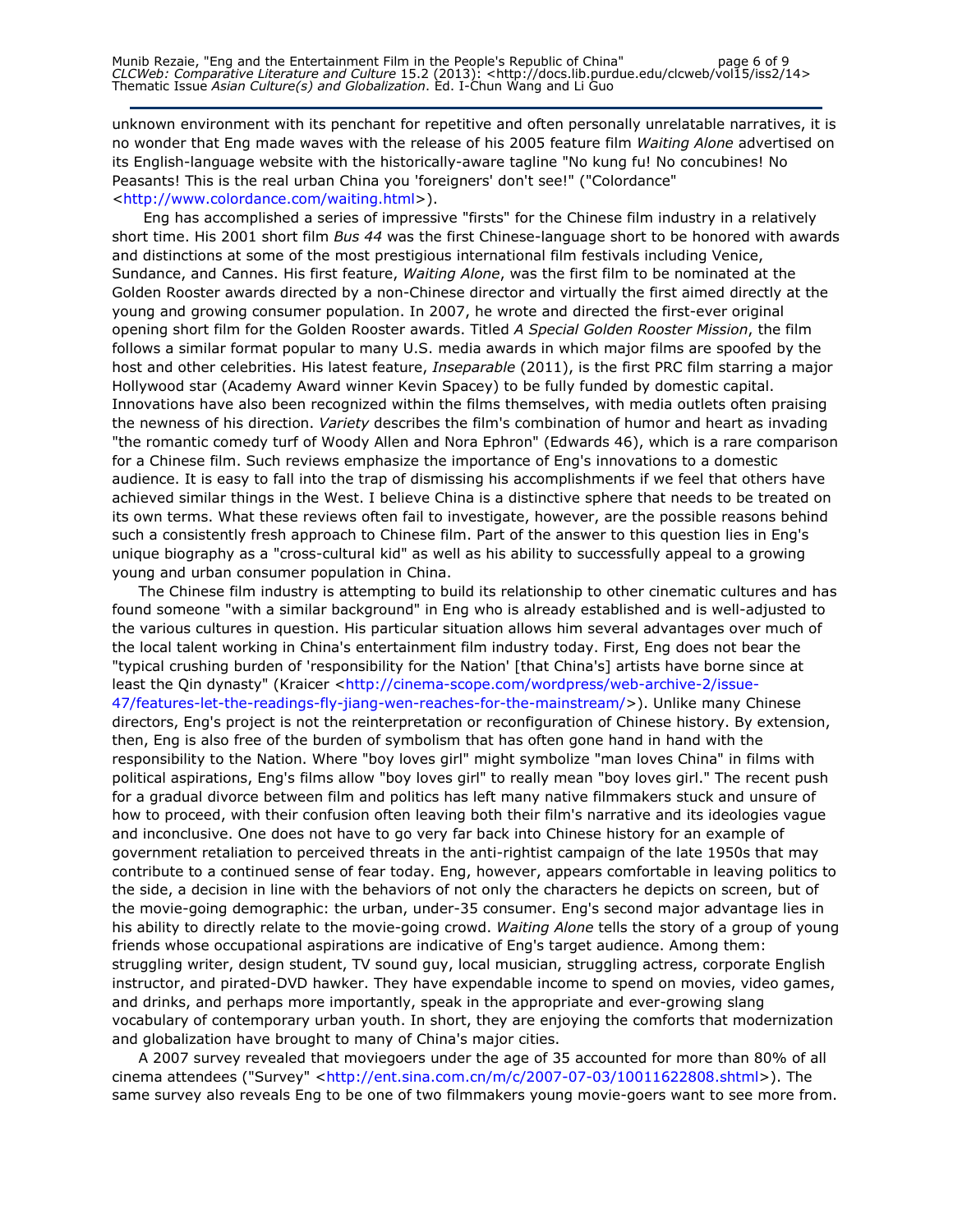This is the same population who would have been in its adolescence when Hollywood blockbusters first emerged on Chinese cinema screens. Fully at home on the Internet, this audience has more direct access to cultures (and movies) than would have been impossible for the previous generation to experience. Waiting Alone is significant for being one of the first domestic productions to address and be directly relatable to the growing segment of the population that actually goes to the movies seeking entertainment.

Another way in which Eng stands out from other filmmakers in China is in the mobilization of Hollywood genre conventions. Exposure to the Classical Hollywood Cinema model from an early age has undoubtedly given Eng a certain amount of familiarity and comfort in using these forms, which native Chinese filmmakers do not share. This is particularly evident in the treatment of corruption in Inseparable. In one of the film's subplots, the protagonists Li (Daniel Wu) and Chuck (Kevin Spacey) turn to vigilantism to expose a factory's willing production of tainted pre-natal vitamins by confronting the joint-venture company's foreign CEO (Peter Stormare). Under socialist or neorealist aesthetics, stories are not necessarily about one character, but about ways in which the experiences of the one character we see represents the experiences of the larger society. Under such a model, corruption is shown to be pervasive in all levels of social life, making its cinematic representation particularly threatening under strict government rule. In utilizing genre conventions of the exposed corrupt businessman, however, *Inseparable* brings such representations down to the personal level, making it a struggle between the good guys (Li and Chuck) and the bad guy (the company's CEO).

Such an approach might be criticized for being less critical or non-threatening for putting the blame on a single person as opposed to an entire nation's infrastructure, but such criticism is unfounded. Critical and oppositional films with neorealist aesthetics, Chinese filmmakers or other independent and underground films are often denied censorship approval if they seek it out at all, making them virtually inaccessible to a domestic audience. At the same time, these films gain fame and recognition at international film festivals. Inseparable is a much more effective and useful means of criticism precisely because of its role as an entertainment film that has been approved by government censors and which will be seen by a large domestic population with whom such images will resonate much more powerfully.

Given the many complex ways in which Eng is situated within the Chinese film industry, I suggest that he goes beyond the limits of the "transnational" and is characterized instead by a multinational approach to filmmaking. The term "transnational" has been closely linked to the study of Chinese cinema since the publication of Sheldon Lu's 1997 anthology Transnational Chinese Cinemas. As Chris Berry has noted, the term itself has been used in Chinese cinema studies "not only widely but also loosely and sometimes in ways that are contradictory" (9). Berry goes on to trace the various uses of the term and the many debates and criticisms around it, summarizing three main patterns of usage as identified by Will Higbee and Song Wee Lim: "The first rejects 'national cinema' as a theoretical model that cannot accommodate the movement of films across borders, reception of foreign films and so forth. The second focuses on cultural formations that sustain cinemas that exceed the borders of individual nation-states or operate at a more local level within them… The third is a focus on diasporic, exilic, and other cinemas that challenge ideas of stable national cultural identity" (9). Later in the article, Berry cites Yingjin Zhang and suggests that "The term 'transnational' remains unsettled primarily because of multiple interpretations of the national in transnationalism. What is emphasized in the term 'transnational'? If it is the national, then what does the 'national' encompass – national culture, language, economy, politics, ethnicity, religion, and/or regionalism? If the emphasis falls on the prefix 'trans' (i.e., on cinema's ability to cross and bring together, if not transcend, different nations, cultures, and languages)" (11).

The excerpts above clarify the many ways in which the term "transnational" is loaded with meanings as well as limited by the prefix on which Zhang specifically elaborates. Eng can be categorized under all of the various meanings above and still leave us with questions about their limitations. His films cross national borders and are focused on cultural formations while the director himself is not only part of the Chinese diaspora, but a unique exilic space challenges ideas of national cultural identity. Significantly, the crossing and bridging of cultures is not accomplished by thinking about each as being mutually exclusive; rather, Eng brings about a more cosmopolitan approach that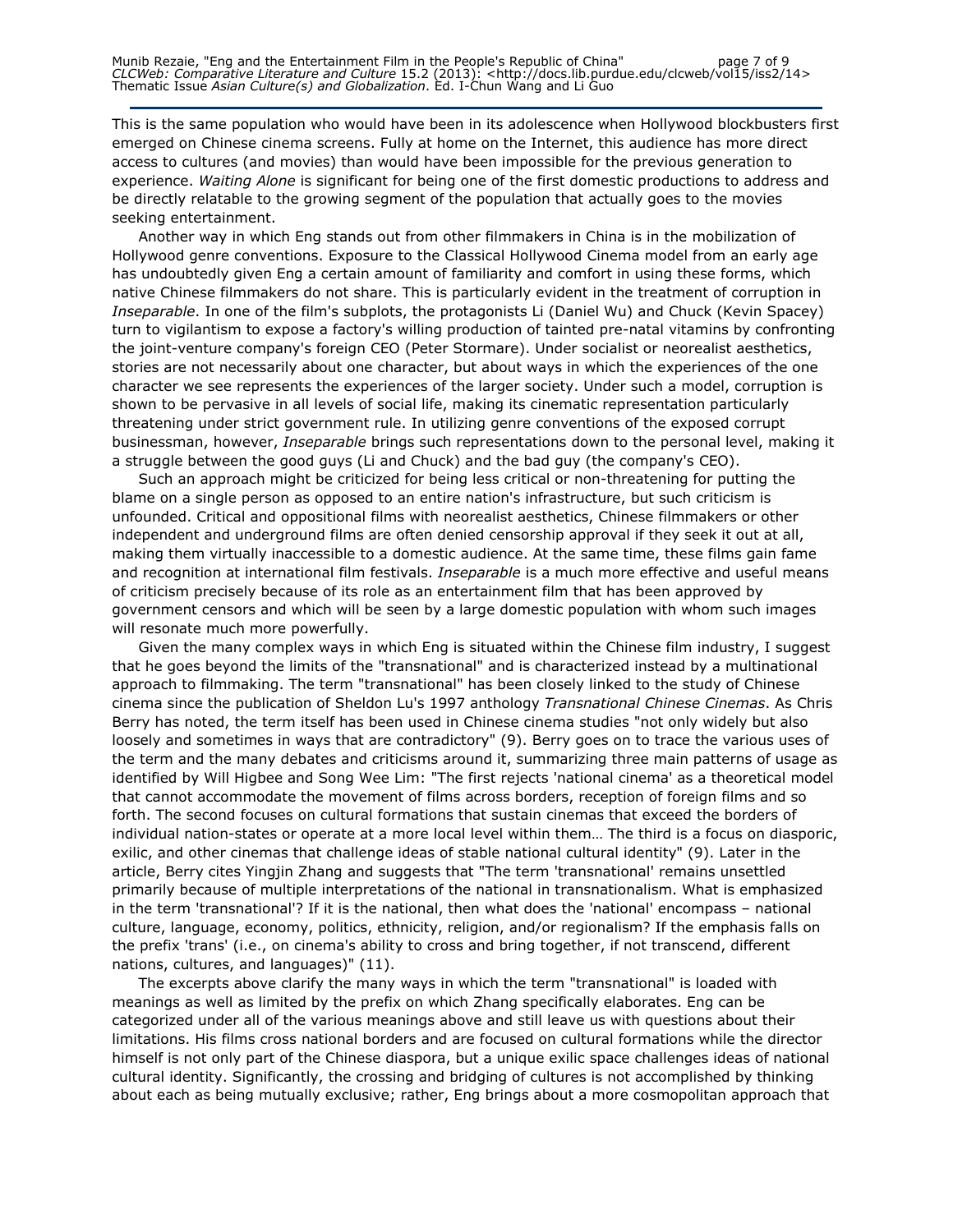celebrates the universality of human experience with his ability to simultaneously access multiple cultural experiences, sensibilities, and conventions and switch between them with relative ease. Such an approach applies not only to the narrative content and themes of a film, but to the more formal qualities of lighting, cinematography, and editing as well. In Eng's case, his films' unique formal qualities are additionally informed by the international nature of his creative team, which has included cinematographers from Australia (Toby Oliver) and France (Thierry Arbogast) and several US-American composers. It is a model that will inevitably grow in our increasingly globalized world and one that holds the key to the development of the Chinese film industry as a commercially viable and internationally competitive entertainment industry.

As China adopts Hollywood elements into its industrial framework, changes will be needed within the narratives and aesthetics of the films themselves. Eng is one filmmaker whose unique biography as a "third cultural kid" gives him an advantage over other local filmmakers in his ability to balance Chinese and Hollywood elements within his films in a way that matches the industry's and audiences' own transformations and needs. Eng's unique approach can be described by the term multinational since his competence and apparent comfort in simultaneously mobilizing multiple cultural experiences and sensibilities go beyond the limits of what "transnational" has to offer. Eng has established himself as an insider, often representing the Chinese film industry in various panels and events both inside and outside the country, including the recent US-China Film Summit mentioned above. His multinational approach to filmmaking is consistently praised by the domestic and international media as something refreshingly original in Chinese cinema. His innovations have inspired trends throughout the industry, from filmmakers who pay more serious attention to the constantly growing movie-going crowd to Zhang's casting of Christian Bale in The Flowers of War and Xiaogang Feng's upcoming production starring Adrien Brody and Tim Robbins (on Zhang, see, e.g., Zhu

<http://docs.lib.purdue.edu/clcweb/vol15/iss2/X>). Eng was lucky to be accepted into the Chinese film industry at a specific time when industry changes and audience needs coincided with the particular approach he had to offer. As developments in technologies and policies increase China's exposure to both foreign films and foreign audiences, more local filmmakers will have the chance to develop their own transnational approaches, although it remains to be seen if its effects will be seen on as deep a level as Eng, whose multinationalism is clearly internalized in his very identity. In this period of globalization and change emphasizing entertainment films "with Chinese characteristics," China will need more culturally sensitive multinational filmmaking especially attuned to its consumer audience in order to become a legitimate competitor to Hollywood's cultural and industrial domination.

#### Works Cited

- Berry, Chris. "Transnational Chinese Cinema Studies." The Chinese Cinema Book. Ed. Song Lim and Julian Ward. London: Palgrave Macmillan, 2011. 9-16.
- Braester, Yomi. "Contemporary Mainstream PRC Cinema." The Chinese Cinema Book. Ed. Song Lim and Julian Ward. London: Palgrave Macmillan, 2011. 176-84.
- "Colordance Pictures: Waiting Alone." colordance.com (8 December 2011):
	- <http://www.colordance.com/waiting.html>
- Edwards, Russell. "*Waiting Alone* (Film)." *Variety* 397.2 (2004): 46.
- Kraicer, Shelley. "Let the Readings Fly: Jiang Wen Reaches for the Mainstream." cinema-scope.com 47 (2011). <http://cinema-scope.com/wordpress/web-archive-2/issue-47/features-let-the-readings-fly-jiang-wenreaches-for-the-mainstream/>.
- Pollock, David C., and Ruth E. Van Reken. Third Culture Kids: Growing Up among Worlds. Boston: Nicholas Brealey Publishing, 2009.
- "Q&A: Dayyan Eng The Hollywood Reporter." hollywoodreporter.com (13 October 2010):
- <http://www.hollywoodreporter.com/news/qampa-dayyan-eng-21840>
- Semsel, Geroge S., Chen Xihe, and Xia Hong, eds. Film in Contemporary China. Westport: Praeger, 1993.
- Shen, Jiming. "The Entertainment Film: Dialogue II." Film in Contemporary China. Ed. Geroge S. Semsel, Xihe Chen, and Hong Xia. Westport: Praeger, 1993. 99-110.
- "Shoudu Dianying Guanzhong Da Diaocha Nianqing Ren Zui Renke Ning Hao Wu Shixian Smoodin, Eric Loren. Regarding Frank Capra: Audience, Celebrity, and American Film Studies, 1930-1960. Durham: Duke University Press, 2004.
- "Survey in Beijing Shows that Ning Hao and Dayyan Eng are the Two most Popular Directors among Young People." (首都电影观众大调查 年轻人最认可宁浩伍仕贤"). *sina.com* (3 July 2007): <http://ent.sina.com.cn/m/c/2007-07-03/10011622808.shtml>.
- US-China Film Summit. asiacociety.org (8 December 2011): <http://asiasociety.org/southern-california/events/uschina-film-summit-co-production-and-cooperation>.